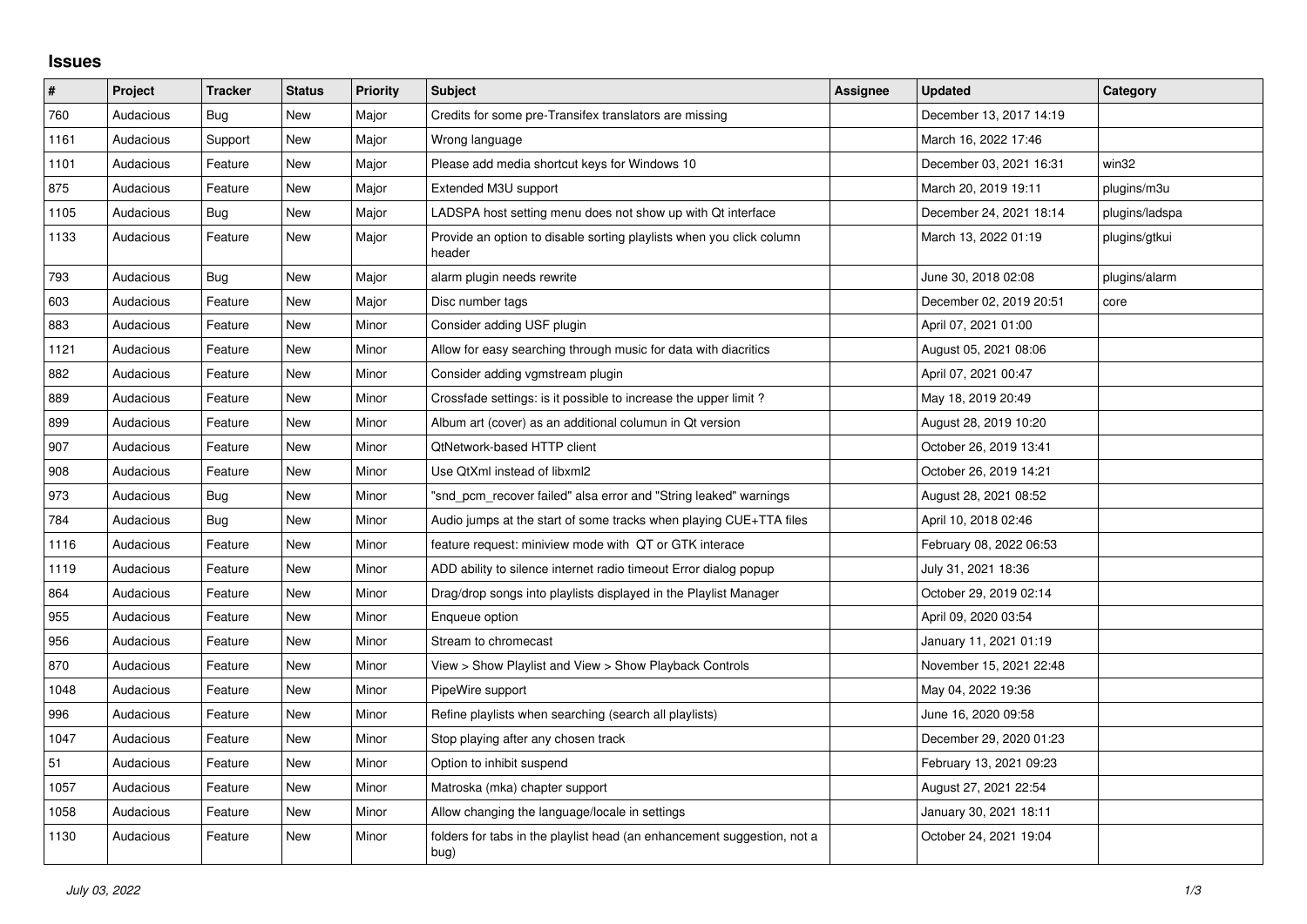| $\sharp$ | Project   | <b>Tracker</b> | <b>Status</b> | <b>Priority</b> | Subject                                                                                                                                   | <b>Assignee</b> | <b>Updated</b>                      | Category            |
|----------|-----------|----------------|---------------|-----------------|-------------------------------------------------------------------------------------------------------------------------------------------|-----------------|-------------------------------------|---------------------|
| 1131     | Audacious | Feature        | New           | Minor           | Selection of songs via selection field/bar (as in Clementine)                                                                             |                 | October 31, 2021 12:41              |                     |
| 1011     | Audacious | Feature        | New           | Minor           | Visible separator of folders in the playlist                                                                                              |                 | July 18, 2020 16:10                 |                     |
| 1134     | Audacious | Feature        | New           | Minor           | Web interface remote control                                                                                                              |                 | November 04, 2021 06:57             |                     |
| 1013     | Audacious | Feature        | New           | Minor           | Request re Album Art using music file metatag                                                                                             |                 | August 03, 2020 22:48               |                     |
| 1066     | Audacious | Feature        | New           | Minor           | Allow Equalizer window to be resized.                                                                                                     |                 | February 11, 2021 10:05             |                     |
| 1067     | Audacious | Feature        | New           | Minor           | Equalizer adjustments are coarse.                                                                                                         |                 | February 11, 2021 10:09             |                     |
| 1071     | Audacious | Feature        | New           | Minor           | Linkage could be improved for packagers.                                                                                                  |                 | March 31, 2021 00:32                |                     |
| 1145     | Audacious | Support        | New           | Minor           | I started to code, I need m-tags support for audacious to tag files<br>witthout tags, and all I need is a (link to a) good documentation* |                 | February 25, 2022 05:01             |                     |
| 196      | Audacious | Bug            | New           | Minor           | Wrong channel map when doing surround playback                                                                                            |                 | April 13, 2021 03:48                |                     |
| 1091     | Audacious | Feature        | New           | Minor           | Built-in lyrics support                                                                                                                   |                 | April 28, 2021 18:24                |                     |
| 1092     | Audacious | Feature        | New           | Minor           | Reread metadata on play option                                                                                                            |                 | April 30, 2021 03:35                |                     |
| 1148     | Audacious | Feature        | New           | Minor           | Save the dimensions of the open-file dialogue window                                                                                      |                 | January 18, 2022 14:43              |                     |
| 1151     | Audacious | Feature        | New           | Minor           | Load balance XSPF tracks with multiple location URIs                                                                                      |                 | January 28, 2022 19:10              |                     |
| 1093     | Audacious | Feature        | New           | Minor           | Make the Song Dialog (Qt) window wider by default                                                                                         |                 | May 17, 2021 15:36                  |                     |
| 1095     | Audacious | Feature        | New           | Minor           | $Ctrl + Z / R$ to undo / redo changes to playlist                                                                                         |                 | May 07, 2021 18:42                  |                     |
| 1096     | Audacious | Feature        | New           | Minor           | Calculate and show selection stats in the status bar                                                                                      |                 | May 10, 2021 03:06                  |                     |
| 1097     | Audacious | Feature        | New           | Minor           | Replace the volume button with a horizontal scale                                                                                         |                 | May 17, 2021 00:21                  |                     |
| 1099     | Audacious | Feature        | New           | Minor           | Per-track ReplayGain shouldn't be enabled by default                                                                                      |                 | May 09, 2021 13:41                  |                     |
| 873      | Audacious | Feature        | New           | Minor           | Optionally make "previous track" restart current track                                                                                    |                 | June 08, 2021 22:55                 |                     |
| 1154     | Audacious | Support        | New           | Minor           | Playlist column Headers                                                                                                                   |                 | March 06, 2022 16:06                |                     |
| 1160     | Audacious | Feature        | New           | Minor           | Ogg Opus support for streams                                                                                                              |                 | March 11, 2022 18:09                |                     |
| 1164     | Audacious | Support        | New           | Minor           | Wheel mouse on tray icon do not change volume / context windows do<br>not appear (with cover)                                             |                 | March 19, 2022 13:17                |                     |
| 1170     | Audacious | Feature        | New           | Minor           | Playback mode button                                                                                                                      |                 | April 22, 2022 16:01                |                     |
| 500      | Audacious | Feature        | New           | Minor           | fullscreen album art                                                                                                                      |                 | April 08, 2020 19:17                |                     |
| 924      | Audacious | Feature        | New           | Minor           | Option to replace playlist contents by drag and drop                                                                                      |                 | December 02, 2019 20:15             |                     |
| 918      | Audacious | Feature        | New           | Minor           | Replace libguess with libuchardet                                                                                                         |                 | November 19, 2019 05:50             |                     |
| 987      | Audacious | Feature        | New           | Minor           | Closing of Search Library tool by same method as opening it                                                                               |                 | May 13, 2020 00:15                  |                     |
| 995      | Audacious | Feature        | New           | Minor           | Add star rating to songs                                                                                                                  |                 | June 16, 2020 09:56                 |                     |
| 859      | Audacious | <b>Bug</b>     | New           | Minor           | .wsz skins cannot be used on Windows                                                                                                      |                 | January 01, 2020 02:48              | win32               |
| 969      | Audacious | Feature        | New           | Minor           | streamtuner plugin: Please add column-sortability, or at least sort<br>alphabetically by 1st column                                       |                 | June 16, 2020 09:54                 | plugins/streamtuner |
| 975      | Audacious | Bug            | New           | Minor           | Segfault/leak on exit with streamtuner enabled                                                                                            |                 | Ariadne Conill   May 01, 2020 00:17 | plugins/streamtuner |